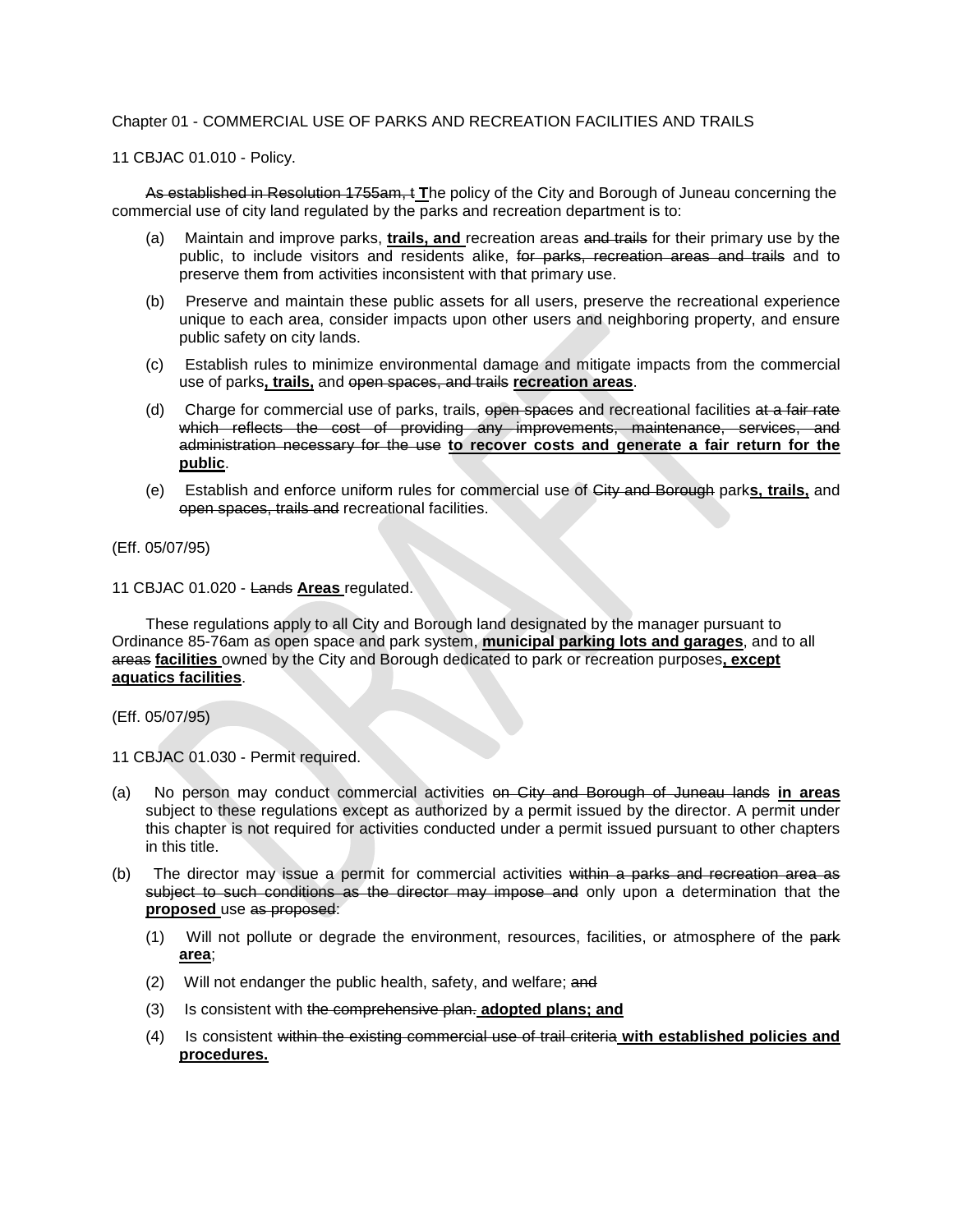(c) A permit may contain **include** conditions reasonably required for the protection and use of the park area for which the permit is granted, including limitations as to time, area, equipment, user **passenger**  loading, traffic, parking, discharges, noise, and other factors. **Conditions also may be required to mitigate impacts to the environment, resources, facilities, and public.**

- (d) **Commercial use may be allowed in Recreation Service Parks, Semi-Primitive Areas, Developed Natural Areas, and Special Use Areas. Commercial use is not allowed in Conservation Areas.**
- **(e)** The director may deny a proposed use upon a written determination that the use, alone or in combination with other uses, would exceed the carrying capacity of the area. The director shall determine the carrying capacity of an area taking into account. **The director shall determine the appropriate level of commercial use for each area, considering** the nature and extent of the use, the number of users, and the impacts likely to result from the use, including, traffic, noise, public access, loading, the availability of parking and other factors. The director shall find that the carrying capacity of an area would be exceeded if it is more likely than not that the proposed use would **The appropriate level of commercial use is that which does not** unreasonably degrade the environment, resources, facilities, or atmosphere of the park **area**. If the cumulative impact of proposed uses would exceed the carrying capacity of **appropriate level of commercial use for** the area, the Director shall not award any permits for that area until the following procedure is followed:
	- (1) The director shall notify all members of any group of applicants whose applications, taken together, propose uses in excess of the carrying capacity of **that would exceed the appropriate level of commercial use for** an area. The notice shall identify the nature and extent of the impacts exceeding the carrying capacity **appropriate level of use**, and shall invite the applicants to confer among themselves for the purpose of negotiating a resolution to the excess impacts issues.
	- (2) The applicants may re-submit their applications which shall be granted if the director finds that the excess impact issues have been resolved and the applications otherwise meet the requirements of this section.
	- **(3)** If excess use issues remain unresolved, the director shall grant permits by lottery to the extent that such uses do not exceed the carrying capacity the area. **determine which proposal offers the greatest benefit to the public and maximum value to the City and Borough.**
	- **(4) The director's decision may be appealed to the City Manager by filing a notice of appeal setting forth the reasons the decision to the Clerks' Office within 10 days of the Director's decision. The City Manager will take up the appeal within 10 days. The City Manager's decision to deny a permit shall constitute a final agency action subject to appeal in accordance with CBJ 01.50.020(b)).**
- (e)**(f)** A permit is transferable only with the permittee's entire business interest in activities conducted under the permit and only to a person who has successfully completed the permit application process. No credit will be given for any permit payments made by the previous holder of the permit.

# **(g) No permit shall be issued to any person or entity delinquent in the payment of fines, taxes, or other monies owed to the City and Borough.**

(Eff. 05/07/95; Amended 3-22-2004, effective 4-1-2004)

# **11 CBJAC 01.035 – Permit Types.**

**(a)** *Vehicle-Based Tours and Transportation***. Vehicle-based Tours and Transportation permits may be issued for tours and transportation services to or through an area subject to this**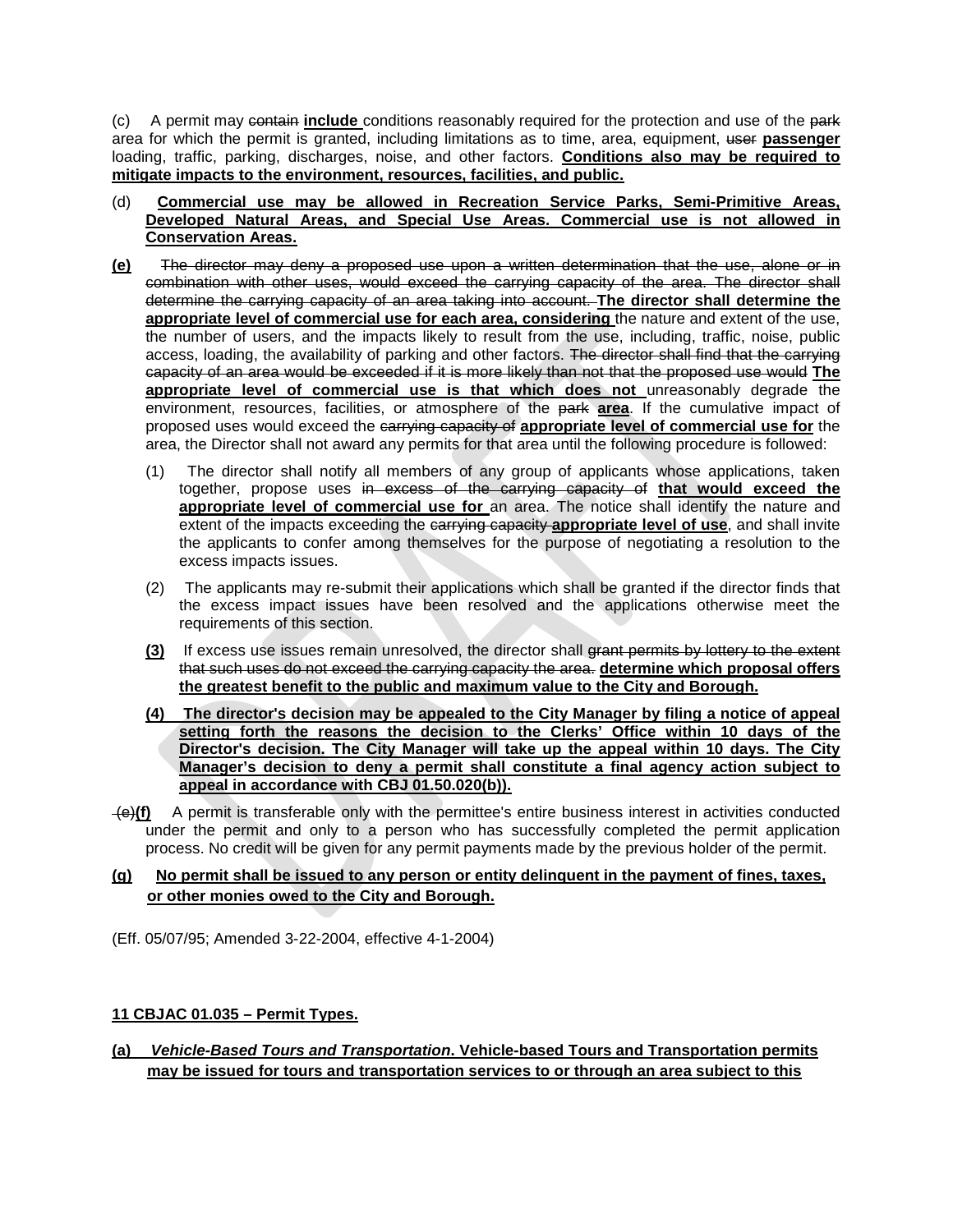**regulation. Use of multiple areas may be authorized under a single permit for vehicle-based tours.**

- **(b)** *Guided Tours***. Guided Tour permits may be issued for the provision of guided tours within an area subject to this regulation, including trails. Vehicle-based Tours and Transportation incidental to guided tours may be authorized under a single Guided Tour Permit and the permittee shall pay the Guided Tour Permit Fee.**
- **(c)** *Vending***. Vending permits may be issued for the sale or rental of any merchandise, food, equipment, or other product, as well as the sale of any services within an area subject to this regulation.**
- **(d)** *Commercial Filming and Still Photography***.** 
	- **(1) Commercial filming permits may be issued for the use of motion picture, videotaping, sound recording, other moving image or audio recording equipment that involves the advertisement of a product or service, the creation of a product for sale, or the use of actors, models, sets or props.**
	- **(2) Professional and amateur photographers do not need a permit to take still photographs unless the still photography will:**
		- **(A) Use models, sets, or props that are not part of the area's natural or cultural resource or administrative facilities;**
		- **(B) Take place where members of the public are not generally allowed;**
		- **(C) Take place at a location where additional administrative costs are likely.**
		- **(D) Take place at the Jensen-Olson Arboretum.**
	- **(3) A permit is not required for any filming or photography that involves breaking news.**

# **(e)** *Special Use***. Special Use permits may be issued for other uses not specified elsewhere in this regulation.**

- 11 CBJAC 01.040 Application process.
- (a) *General requirements.*
	- (1) Applications for permits will be accepted only from persons who have, or upon issuance of the permit, will have the legal authority to take action in accordance with the permit. All applications must be signed by the owners of the business to be subject to the permit. The director may require an applicant to submit evidence of authority to apply hereunder.
	- (2) All applications for permits must be on forms provided by the Department. Applications will not be considered unless they are complete, signed, accompanied by the applicable fee, and filed together with any required attachments or exhibits at the offices of the **P**arks and **R**ecreation Department **by the advertised deadline**.
	- (3) Applications for commercial use permits will be available **electronically and** at the **P**arks and **R**ecreation **Department** office no less than 30 days before the close of the application period.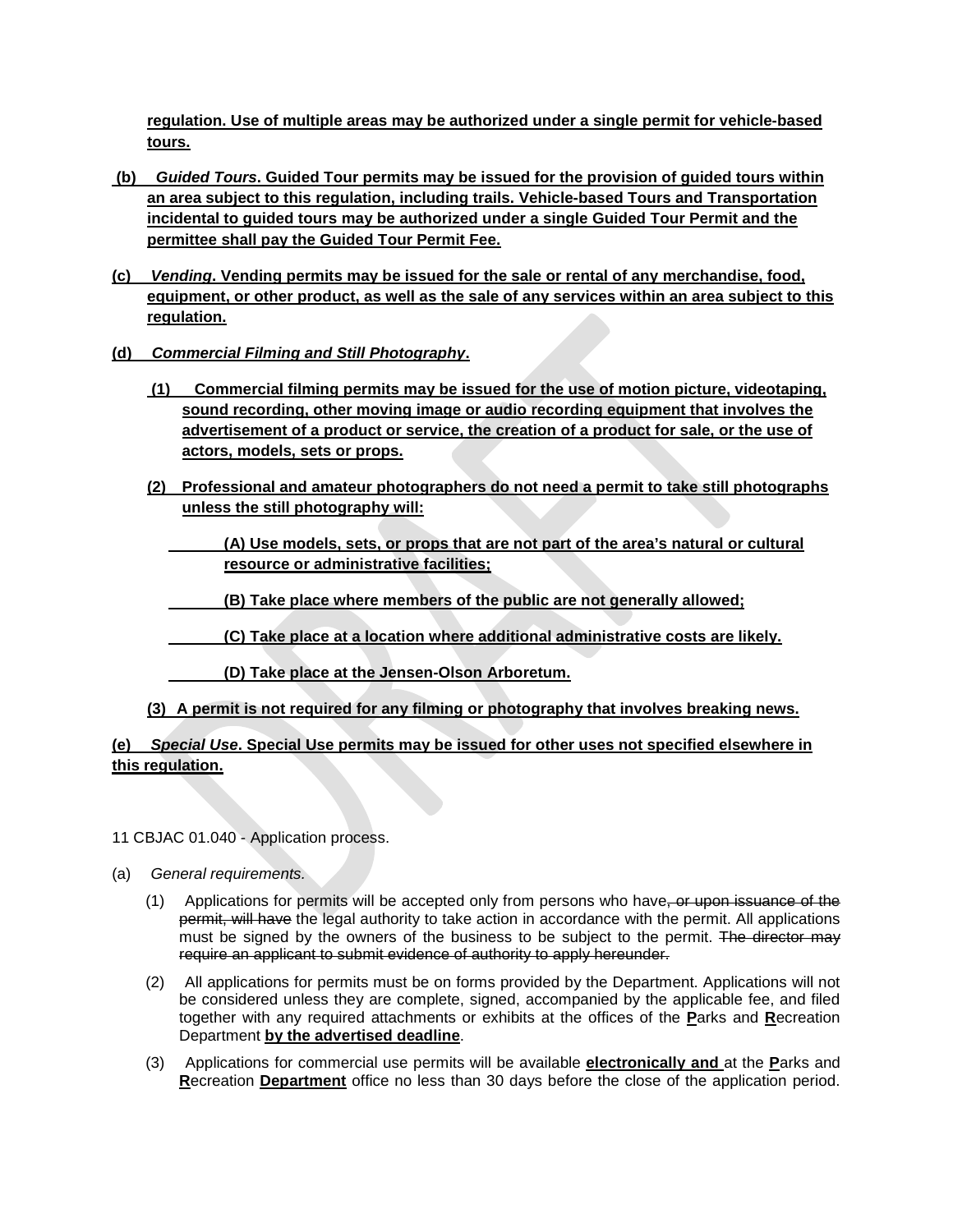Applications received after 4:30 p.m. on the day that the application period ends will not be considered for a permit.

- (b) *Application information.*
	- (1) *Applicant information.*
		- (A) The application shall identify each individual or business entity responsible for the use intended; all officers, partners, or joint venturers of such entities; and all persons with any ownership interest in such entities. Notice to any of the persons listed shall be sufficient to notify all, and each person listed shall be jointly and individually responsible for compliance with permit conditions;
		- (B) The permanent, temporary, local, and foreign residence and mailing addresses of each person, owner, and company responsible for the use, service or activity intended;
		- (C) Current phone numbers of each company and individual providing services in the area applied for;
		- (D) A copy of a current driver's license or other government identification card which includes a photograph, date of birth and a written physical description of each driver;
		- (E) Physical descriptions and license numbers of each vehicle to be used in the activity for which the permit is sought.
	- (2) *Proposed use.*
		- (A) A description and a map of the location of each proposed use **The application shall include a detailed description of all activities to be authorized by the permit, providing sufficient detail to allow the Department to determine the effect of such use on the area and impacts, if any, to the public.**
		- (B) **The application shall include a detailed map showing the nature and location of each proposed use**;
		- (C) A description of transportation to the site and proposed parking plans for vehicles, and a statement of any additional accommodations or improvements needed for the proposed use **The application shall include a description of transportation, parking, and any improvements or other accommodations needed**;
		- (C) A description of the use, the mode of transport at the site, and the services being provided at the site **The application shall state the maximum number of daily, monthly, and annual person-days requested for each area**;
		- (D) A description of the number, scheduling, and size of participant groups at the site, with a calendar indicating which days and times the use is proposed **The application shall include such additional information as may be necessary to allow the Department to determine the impacts of the proposed use, pursuant to 11 CBJAC 01.030.**
	- (3) *Fees to be charged by permit holder.*
		- (A) A schedule of fees and charges to customers and a description of any collection, disbursement, royalty, commission or similar arrangements with others including tour brokers, agents, or cruise ship companies.

(Eff. 05/07/95; Amended 3-22-2004, effective 4-1-2004)

11 CBJAC 01.050 - Permit fees.

The applicant shall pay a fee, established by the manager, which fee will give the city a fair and reasonable return in light of the cost of administering the activity permitted under the permit, the impact of the proposed activity on the area, the cost of any improvements required, and the value of the benefit conferred upon the user. The fee shall be paid to the department by the 15th day of each month for fees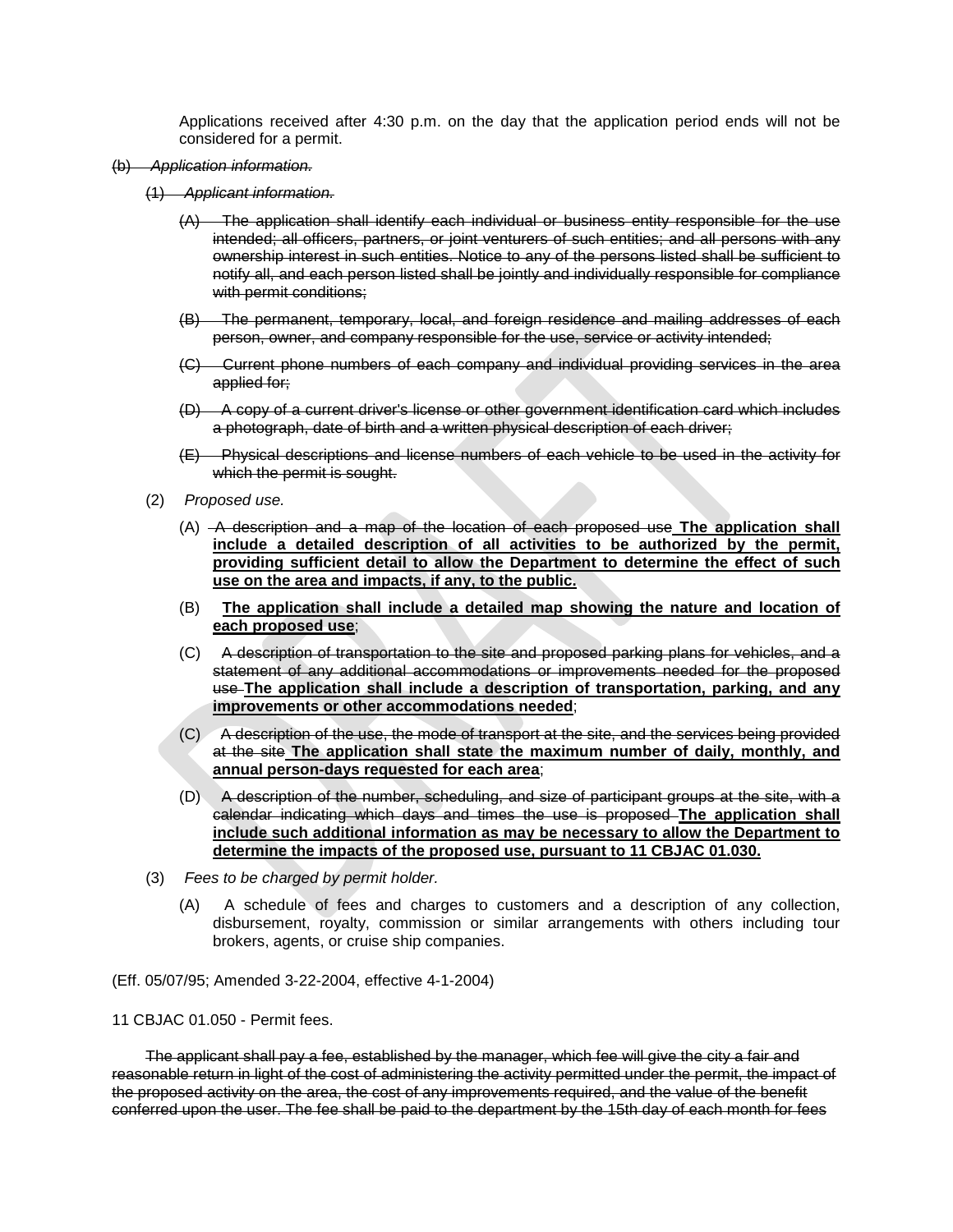owed in previous calendar month, provided that, ten-day operational temporary permit holders shall remit quarterly.

- **(a) Application Fee**
	- **(1) The applicant shall pay a nonrefundable fee, established by the manager, which fee is intended to recover the full cost of processing the application for a commercial use permit.**
- **(b) Permit Fees**

**(1) All permittees shall pay a fee, established by the manager, which fee will give the city a fair and reasonable return in light of the following:**

**(A) The cost of administering the activity permitted under the permit;** 

**(B) The impact of the proposed activity on the area and the general public,;**

**(C) The cost of maintenance, impact mitigation, and any improvements required; and** 

**(D) The value of the benefit conferred upon the user.** 

**(c) Cost Recovery**

**(1) In addition to permit fees, the permittee shall be responsible for all costs incurred for any services provided beyond basic city services. This may include, but is not limited to, police services, park cleanup, utility charges, or excess administrative work.** 

**(d) Payment of Fees**

**(1) The application fee shall be paid at the time the application is submitted to the Parks and Recreation Department.**

**(2) Permit fees shall be paid to the department by the 15th day of each month for fees owed in previous calendar month, provided that vending permit fees shall be paid in advance. Fees and charges not paid by the 15th day of each month will be considered delinquent and subject to the interest provisions established in CBJ Code 1.41.**

(Eff. 05/07/95; Amended 3-22-2004, effective 4-1-2004)

11 CBJAC 01.060 - Insurance and indemnification.

Prior to issuance of a permit, the permittee must provide the department with a broker's certificate of insurance showing that the permittee has obtained public liability insurance in the amount and for the risks determined by the risk manager of the City and Borough of Juneau for the proposed use. The certificate must establish that the City and Borough is named as an additional insured on the policy, and that the insurer shall notify the City and Borough if the policy is modified, canceled, or terminated. Permittees, upon acceptance of a permit, shall execute an instrument under the terms of which the permittee shall agree to indemnify, defend, and hold harmless the City and Borough of Juneau from any and all claims for injury or damage to persons or property suffered in connection with the permittee's activities unless such injury or damage is caused by the gross negligence of the City and Borough of Juneau.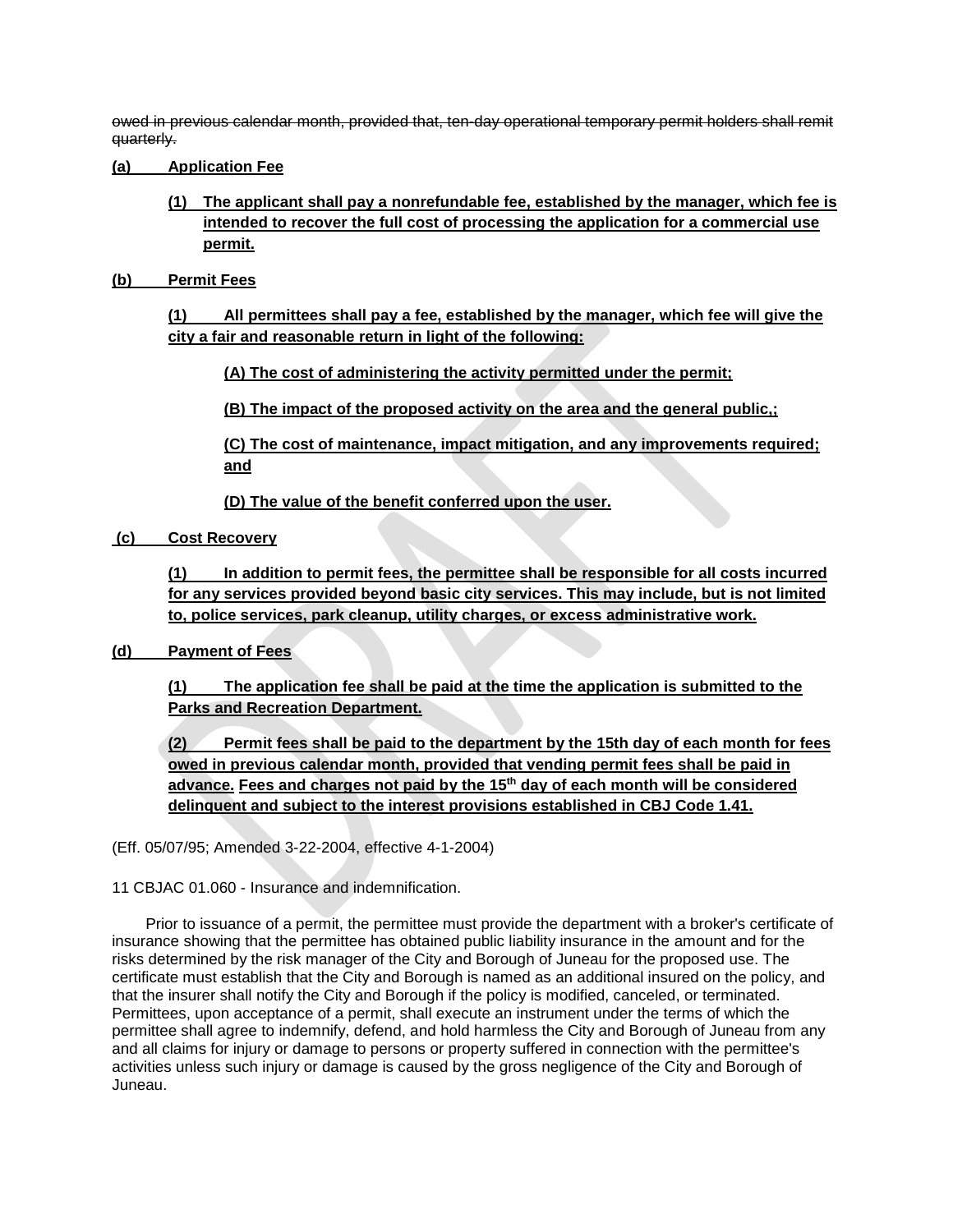### (Eff. 05/07/95)

- 11 CBJAC 01.070 Permit duration.
- (a) Permits shall expire on December 31 of each odd-numbered year, except as provided in subsection (d), (e), and (f) for temporary permits and special use permits.
- (b)**(a)** Permits are valid only for the dates, times, activities and areas specified.
- (c)**(b)** Permits are not renewable. Issuance of a permit shall not entitle the permit holder to any priority or preferential consideration for subsequent, new, or additional permits for the same or related uses or areas **unless otherwise allowed in these regulations**. A new application must be submitted each permit period for each permit.
- (d) The director may issue a ten-day operational temporary permit with no more than 30 people each day. The permit can be applied for at any time but is not renewable within a year. The application process for a ten-day permit shall be the same as for other permits.
- (e) The director may issue a 30 day operational temporary permit. This permit can be applied for at any time but is not renewable within a year. The application process for a temporary 30 day permit shall be the same as for other permits.
- (f)**(c)** The director may issue a special use permit, which will not be renewable. This permit can be applied for at any time. The application process for a special use permit shall be the same as for other permits.
- (Eff. 05/07/95; Amended 10/23/99; Amended 3-22-2004, effective 4-1-2004)
- 11 CBJAC 01.080 General operating requirements.
- (a) Permittees shall have a copy of the permit immediately available for inspection at all times while engaged in activities pursuant to the permit. A copy of the permit shall be prominently displayed on any vehicles used in the recreation area.
- (b) Permit holders **Permittees** shall be responsible to the city for their actions and those of their agents, employees or customers while engaged in permit activities. The following operating requirements apply to activities conducted under the permit unless otherwise specified in a permit.
	- (1) No one may obstruct traffic, litter, use glass containers, nor disturb, damage, deface or remove natural objects including trees, plants, moss, rock, gravel, or minerals, nor disturb or remove cultural, archaeological, or historical material**, provided that limited disturbance and removal of rock, gravel, or minerals resulting from recreational gold panning may be authorized by permit**.
	- (2) Activities conducted under the permit **Use of trails** shall be confined to the improved trail surfaces except as required for safety reasons.
	- (3) No alterations or improvements to the permitted area are allowed, nor may anything be posted or signs of any kind be displayed in the area.
	- (4) **Unless specifically authorized by permit,** no one may camp, light fires, fish, **or** hunt-or harass wildlife.
	- (5) The permit holder **permittee** shall promptly notify the Director **within 48 hours** of any accident, injury or claim relating to the permitted activity.
	- (6) The permit holder **permittee** shall promptly **immediately** notify the director **Department** of any repair or maintenance needed to the improvements located in the permitted area, or any natural condition which constitutes a hazard. The permit holder **permittee** shall not make any repair or alteration to the area unless required by an emergency, and shall promptly report such repair or alteration to the director.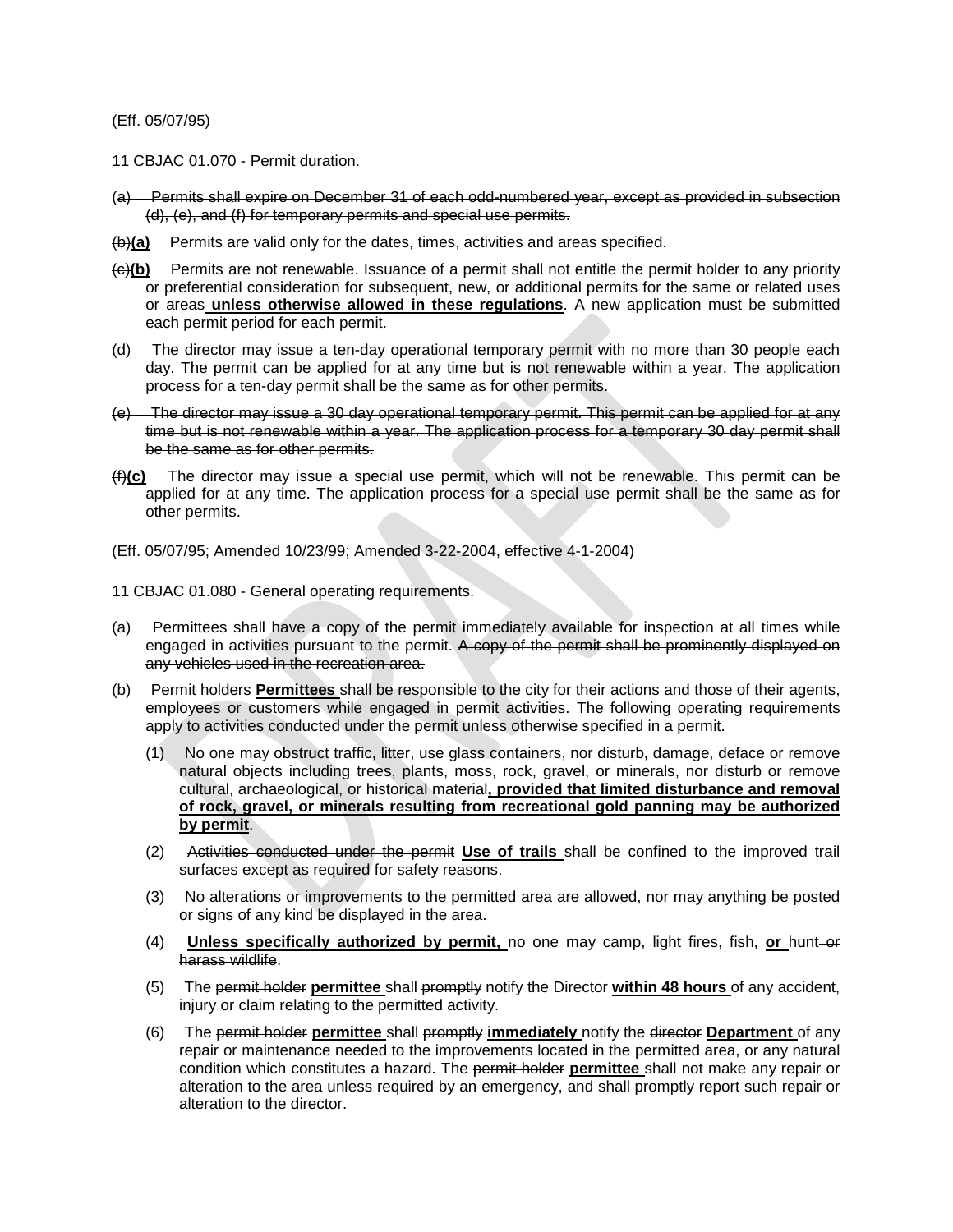- (7) Permit holders **Permittees** shall comply with all **City and Borough of Juneau policies, rules, and regulations; as well as all applicable** state, federal, and local laws applicable to their activities.
- (8) Permit holders **Permittees** shall police the area used and shall properly dispose of all litter found thereon **resulting from their activities, at the permittee's expense**.
- (9) The permit holder shall reimburse the City and Borough of Juneau for any damage to municipal property caused by the permittee while engaged in permit activities**resulting from their use of the area**, including the cost of litter abatement.
- (10) No pets shall accompany any person engaged in permit activities, **unless specifically authorized by the permit** unless the pet is restrained on a leash and all fecal material is promptly removed and properly disposed of.
- (11) No equipment or supplies may be stored at any City and Borough facility or permit area unless approval of the director is secured in advance **specifically authorized by the permit**.
- (12) All vehicles under the ownership or control of the permittee shall be lawfully operated or legally parked while the permit holder is engaged in permit activities. The permittee shall be responsible for following all parking restrictions and requirements imposed by permit conditions.
- (13) Operations under the permit shall be limited to the number, scheduling, and size of participant groups stated in the application submitted pursuant to 11 CBJAC 01.070.040(b)(2)(D).

## **(14) Hawking is prohibited within any area governed by these regulations.**

# **(15) Harvesting or removing flora or fauna is prohibited.**

(Eff. 05/07/95; Amended 10/23/99)

11 CBJAC 01.090 - Enforcement and penalties.

- **(a) Any permit issued pursuant to these regulations may be summarily suspended for a period not to exceed 10 days if any activities conducted pursuant thereto present an immediate danger to the public health, welfare, or safety.**
- **(b) A permit may be suspended or revoked by the director upon a written finding that the permittee has violated these regulation, failed to comply with permit conditions, engaged in fraud or negligence, or misrepresented the nature and substance of the commercial activity. The permittee shall be provided at least 10 days' notice and an opportunity to be heard at an informal hearing on the suspension or revocation. The director's decision may be appealed to the City Manager by filing a notice of appeal setting forth the reasons the decision to the Clerks' Office within 10 days of the Director's decision. The City Manager will take up the appeal within 10 days. The City Manager's decision to revoke a permit shall constitute a final agency action subject to appeal in accordance with CBJ 01.50.020(b)).**
- (a) A permit may be suspended by the director without advance notice for a period not to exceed ten days if any activities conducted under the permit present an immediate danger to the public health, welfare, or safety.
- (b) A permit may be suspended or revoked by the director upon written findings that the permittee has violated these regulations. The permittee shall be provided at least ten days' notice and an opportunity to be heard at an informal hearing on the suspension or revocation. The director's decision may be appealed to the city manager by filing a notice of appeal setting forth the reasons the decision is appealed with the office of the city manager within ten days of the director's decision.

<sup>(</sup>Eff. 05/07/95)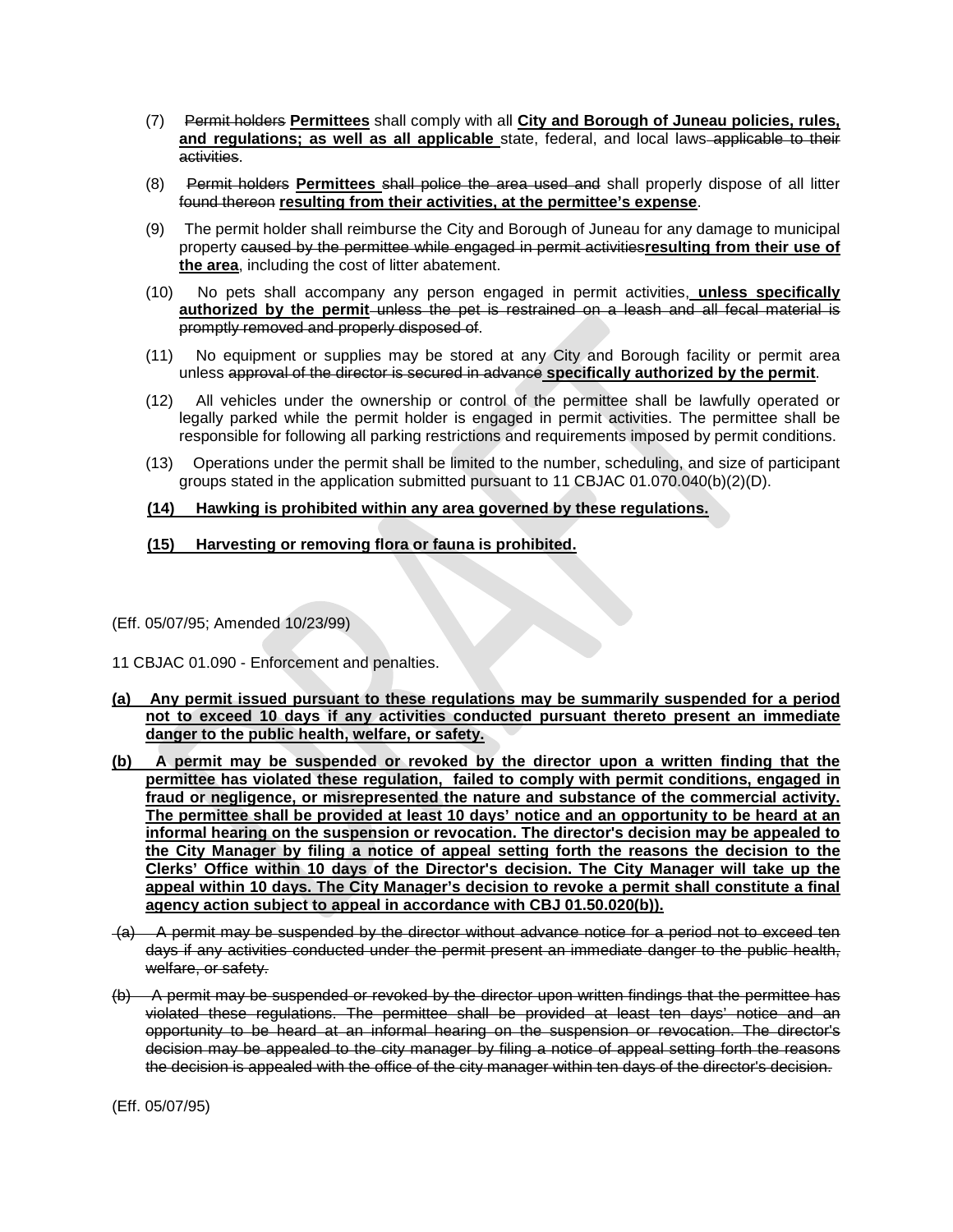## 11 CBJAC 01.100 - Definitions.

As used in this chapter:

"Commercial use" [and] "commercial purpose" mean the sale, delivery, **provision,** or solicitation to provide, goods or services in exchange for valuable consideration. The term includes a service offered in conjunction with another sale of goods or services whether or not it is incidental to, advertised with, or specifically offered in the other sale. **The term also includes commercial activities conducted by or on behalf of a nonprofit organization or charity.** All guide, outfitter, and transportation services are commercial activities if any payment or valuable consideration through barter, trade, cash or other commercial means is required, expected or received beyond the normal and customary equally shared cost of food and fuel for any portion of activities conducted within the parks and recreation area.

**"Commercial Filming and Still Photography" means the use of still photography, motion picture, video, sound recording, other moving image or audio recording equipment that involves the advertisement of a product or service, the creation of a product for sale, or the use of actors, models, sets or props, but not activities associated with broadcasts for news programs. For purposes of this definition, creation of a product for sale includes, but is not limited to a photograph, film, video, television broadcast or documentary of historic events, wildlife, natural events, features, subjects or participants in a sporting or recreation event and so forth, when created for the purpose of generating income.**

### **"Commercial Passenger Vehicle" means a vehicle regulated pursuant to CBJ 20.40.**

"Department" means the City and Borough of Juneau Parks and Recreation Department.

"Director" means the supervisor of the City and Borough of Juneau Parks and Recreation Department or such person as may be designated by the manager to administer these regulations.

**"Facility" and "recreational facility" mean all parks, athletic fields, recreation areas, and other property posted as such or designated by the assembly as part of the municipal park and recreation system. The terms also include any docks or portion of a dock designated for enforcement by the Parks and Recreation Department by resolution of the Docks and Harbors Board.** 

**"Guided Tour" means providing services or assistance, such as supervision, protection, education, training, packing, touring, interpretation, or other assistance to individuals or groups in their pursuit of an outdoor activity.**

## **"Hawking" means the loud or continuous audible solicitation of business by a vendor to the general public.**

"Parks and recreation lands" and "parks and recreation areas" mean all land owned by the city and designated by these regulations as subject to parks and recreation regulation.

"Permittee" or "permit holder" mean the business entity or its authorized representative conducting commercial activities in a recreation area according to a permit issued under these regulations.

"Person" means a natural person, firm, partnership, corporation, association, or other entity organized for a common purpose.

# **"Recreation Service Park," "Semi-Primitive Area," "Developed Natural Area," "Conservation Area," and "Special Use Area" have meanings contained in the Juneau Parks and Recreation Master Plan, as adopted.**

"Vehicle" means a device in, upon or by which a person or property may be transported or drawn including devices moved by human, animal, mechanical or other power source.

**"Vehicle-Based Tour" means the transportation of individuals or groups in a Commercial Passenger Vehicle or other vehicle for the purposes of viewing, visiting a park or recreation area, or passing through. Clients may exit the vehicle, but guided tours are not provided.**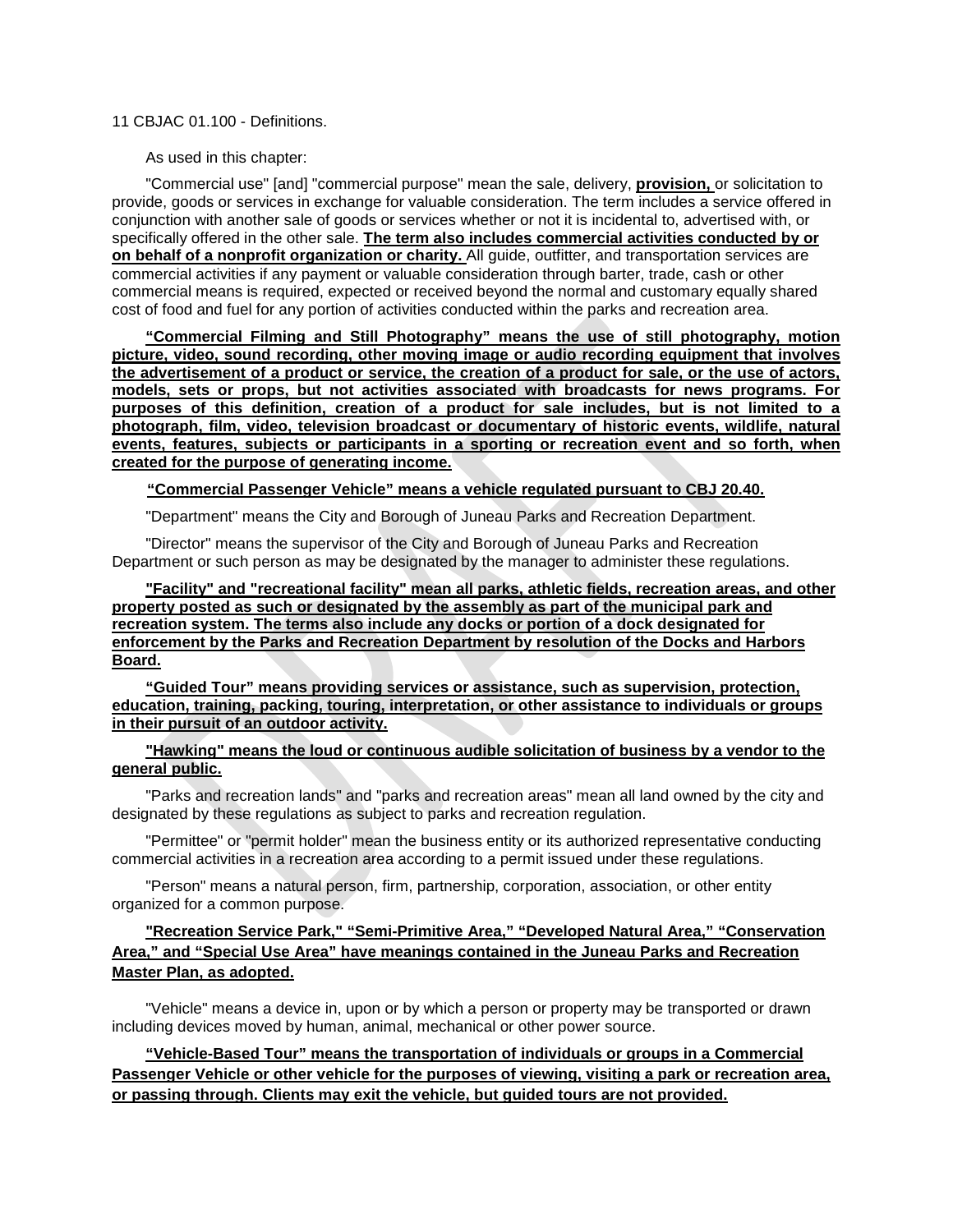### (Eff. 05/07/95)

### Chapter 05 - FOOD AND MERCHANDISE SALES

11 CBJAC 05.010 - Purpose of regulations.

The purpose of these regulations is to:

- (a) Provide a desirable service to the public;
- (b) Provide for the orderly administration of appropriate vending in recreational facilities;
- (c) Provide for municipal revenues in support of parks and recreation programs and facilities;
- (d) Assure fair and equitable treatment of those organizations or individuals wishing to sell products in recreational facilities;
- (e) Regulate commercial activities in recreational facilities so as to minimize adverse impacts on all users of the facilities and to collect adequate fees for such uses to offset costs to the city.

### (Eff. 05/24/99)

11 CBJAC 05.020 - Prohibitions and policy.

- (a) No person may sell or offer to sell or ask for donations for food or merchandise within the limits of a facility except in accordance with a permit issued pursuant to this chapter. Solicitation, advertisement, or sales without a permit as required by this chapter is a violation of CBJ [section] 67.01.090(i). Permits are not required for the vending of goods at cost by a nonprofit group to its own members only.
- (b) Permits shall be issued by the director.
- (c) Vending uses shall be incidental to the principal use of the facility, and the director or the director's designee may order the suspension of vending activities when necessary to avoid conflict with such principle uses.
- (d) No permit shall be issued to any person or entity delinquent in the payment of fines, taxes or other monies owed to the City and Borough.

### (Eff. 05/24/99)

- 11 CBJAC 05.030 Permit duration.
- (a) Permits may be issued for the duration of an event, athletic season, or calendar period at the discretion of the director.
- (b) No permits may be issued for a period in excess of one year.
- (c) Permits are valid only for the dates, times, and areas and activity specified.
- (d) Permits are not automatically renewable each year. Previous permit holders do not receive preferential consideration for renewals unless otherwise allowed in these regulations.

### (Eff. 05/24/99)

- 11 CBJAC 05.040 Food and merchandise permits.
- (a) *Types.* Permits may be issued for the following activities in city recreation areas.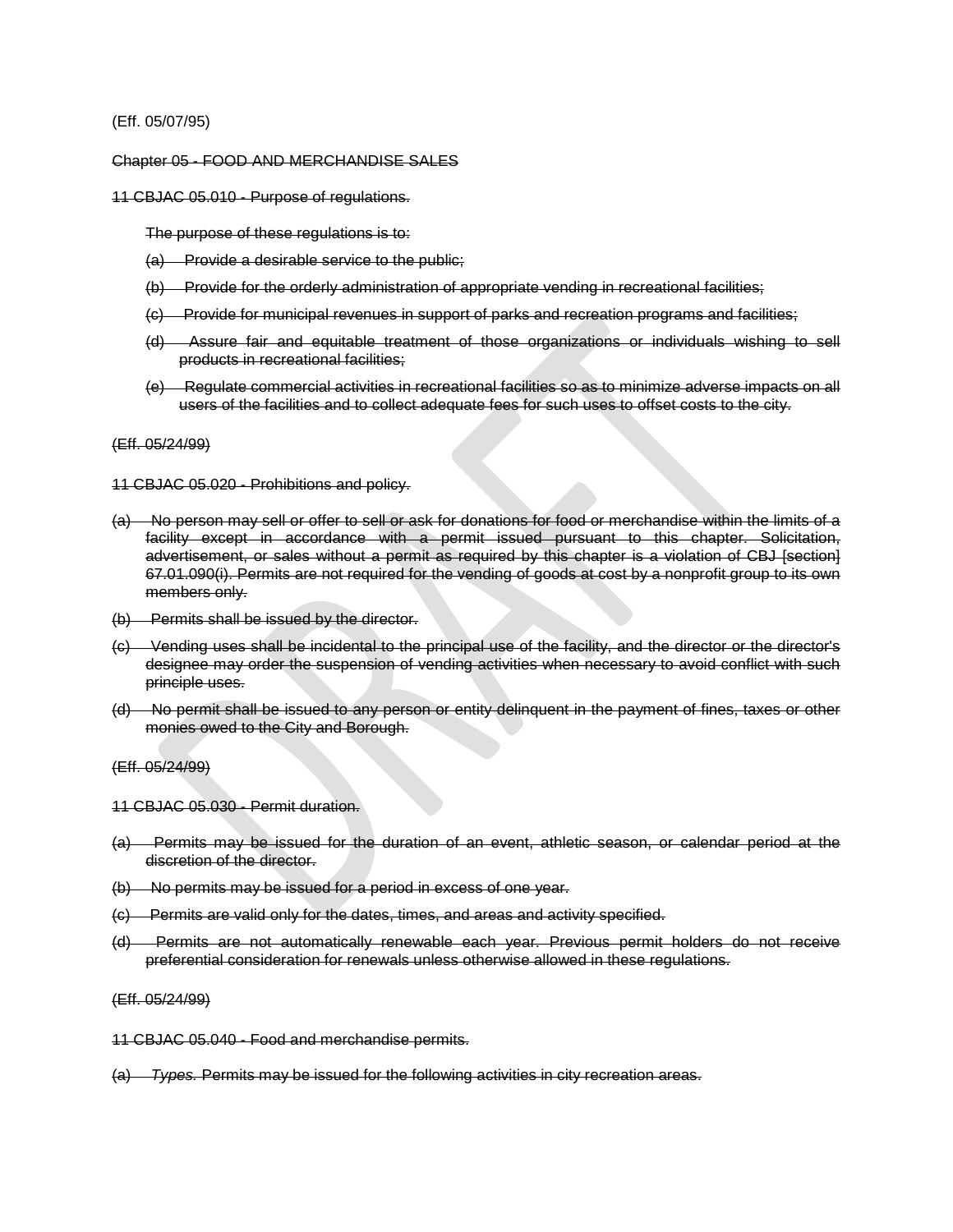- (1) *Food.* Food permits may be issued for the sale of food and nonalcoholic beverages for immediate consumption by participants or spectators of events occurring in recreational facilities. Food permits shall be valid only if and so long as accompanied by the appropriate state health permit for food handlers. Permits may be revoked upon a finding by the Alaska Department of Environmental Conservation that the permittee has violated the provisions of 18 AAC 31.
- (2) *Merchandise.* Merchandise permits may be issued for the sale of team, event, or sport souvenirs; items designated for the convenience or comfort of outdoor spectators; and other items in harmony with the event at which they are sold.
- (3) *Combination.* Combination food and merchandise permits may be issued.
- (b) *Application process.*
	- (1) *Sites available to commercial, youth or nonprofit operators.* Some vending locations are available for operation by either commercial, youth, or nonprofit organizations. The director may offer these sites for operation by soliciting proposals from the public. A preference will be granted to proposals which offer the most extensive duration of service to the public and maximum revenue to the City and Borough. In the case of a tie involving the prior year's permit holder at a particular site, priority shall be given to prior year's permit holder.
	- (2) *Sites only available to nonprofit operators.* Permits shall be available on a first-come firstserved basis for those locations only available to nonprofit operators, except that priority shall be given to applications from the organization sponsoring the event at which the vending will occur.
- (c) *Fees.* All permit fees shall be paid prior to permit issuance except as otherwise permitted by the director in writing. The payment shall be accompanied by a schedule of days proposed for operations pursuant to the permit.
	- (1) *Commercial operator and youth permit fee.* The permit fee to a commercial operator or for a youth permit shall be \$50.00 for the first operational day per field and \$3.00 per operational day thereafter unless a different rate is established through a publicly advertised bid or proposal process.
	- (2) *Nonprofit operators permit fee.* The permit fee to a nonprofit operator for a permit shall be \$25.00 for the first operational day and \$2.50 per operational day per field thereafter unless municipal equipment or services are used by the vendor, in which case the permittee will pay the reasonable costs thereof, in addition to the basic fee or unless a different rate is established through a publicly advertised bid or proposal process.
- (d) *Permit site locations.* One permit for either food, merchandise or a combination permit shall be allowed at each of the locations set forth in this section and such other sites as the director may allow for Independence Day, annual festivals, and similar special events.
	- (1) Sites available to either commercial, youth or nonprofit operators.
		- (A) Savikko Park, between Fields 2 and 3.
		- (B) Twin Lakes Recreational Area, parking lot location.
		- (C) Cope Park, parking lot location.
		- (D) Melvin Park, parking lot location.
		- (E) Dimond Park, between Fields 1 and 2.
		- (F) Savikko Park, Field 1 during high use special event periods only.
		- (G) Jackie Renninger Park, sites as designated by the director.
	- (2) Sites available to nonprofit operators only.
		- (A) Savikko Park, between Fields 2 and 3 during high use special event periods.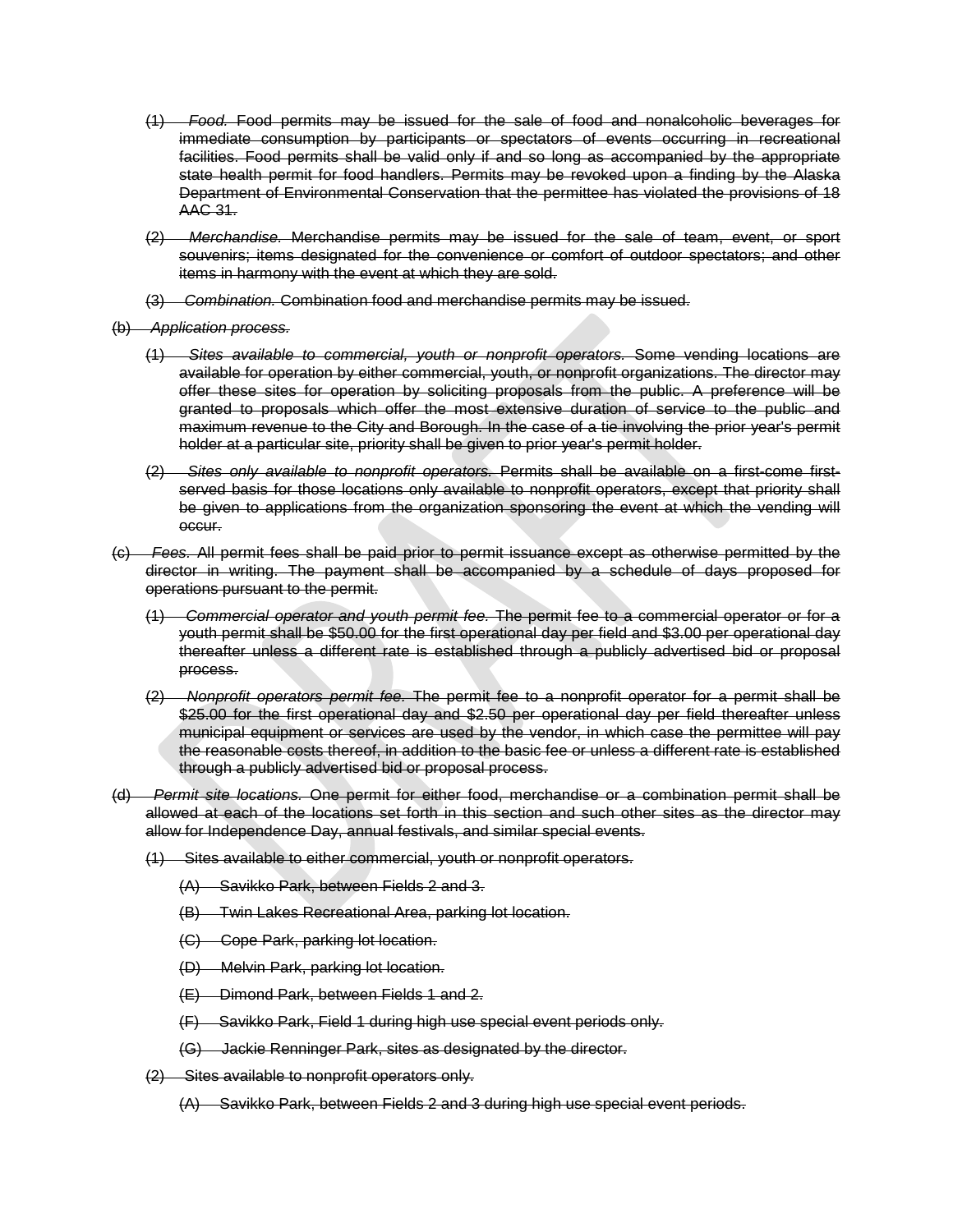- (B) Savikko Park, Field 1.
- (C) Adair-Kennedy, concession stand.
- (D) Adair-Kennedy, field specific location during high use special event periods.
- (E) Glacier Valley, concession stand.
- (F) Melvin Park, parking lot location during high use special event periods.
- (G) Augustus Brown Pool, interior location.
- (H) Juneau-Douglas City Museum.
- (I) Zach Gordon Youth Center.
- (J) Hank Harmon Rifle Range.
- (K) Montana Creek Archery.
- (L) Jackie Renninger Park, sites as designated by the director.

#### (Eff. 05/24/99)

11 CBJAC 05.050 - General operating requirements.

- (a) Permittees are responsible for complying with all state, federal, and local laws applicable to their activities. All rules established for park use in the municipal code shall apply to permittees unless specifically exempted by the terms of a permit.
- (b) Permittees shall police the area immediately around their vending area and shall properly dispose of all litter accumulating there during the course of their activities.
- (c) The permittee shall reimburse the City and Borough of Juneau for any damage to municipal property caused by the permittee's activities, including the cost of litter abatement.
- (d) No permittee may store equipment or supplies in a facility unless approval of the director is secured in advance.
- (e) Permittees, prior to acceptance of their permit, shall execute an instrument under the terms of which the permittee shall agree to indemnify, defend, and hold harmless the City and Borough of Juneau from any and all claims for injury or damage to persons or property suffered in connection with the permittee's activities unless such injury or damage is caused by the gross negligence of the City and Borough of Juneau.
- (f) Permittees shall prominently display the permit issued pursuant to these regulations, as well as all other required permits and licenses, at all times during their activities hereunder.
- (g) Permittees may not serve or sell products in glass containers.
- (h) Permits may not be transferred or assigned without the permission of the director. A permit is transferable only if the permit holder's entire business interest for activities conducted under the permit is transferred with the permit option.
- (i) Vendors may not engage in hawking.
- (j) Prior to issuance of a permit, the prospective permittee must provide the department with a broker's certificate of insurance showing that the permittee has obtained at least \$1,000,000.00 of public liability insurance. The certificate must establish that the City and Borough is named as an additional insured on such policy, and that the insurer shall notify the City and Borough if the policy is modified, canceled, or terminated. The director may issue insurance requirement waivers for lesser amounts of coverage to nonprofit and youth permittees upon a finding that the permittee cannot reasonably be expected to afford the cost of insurance, and that the permittee's activities do not pose a significant risk of claims against the City and Borough.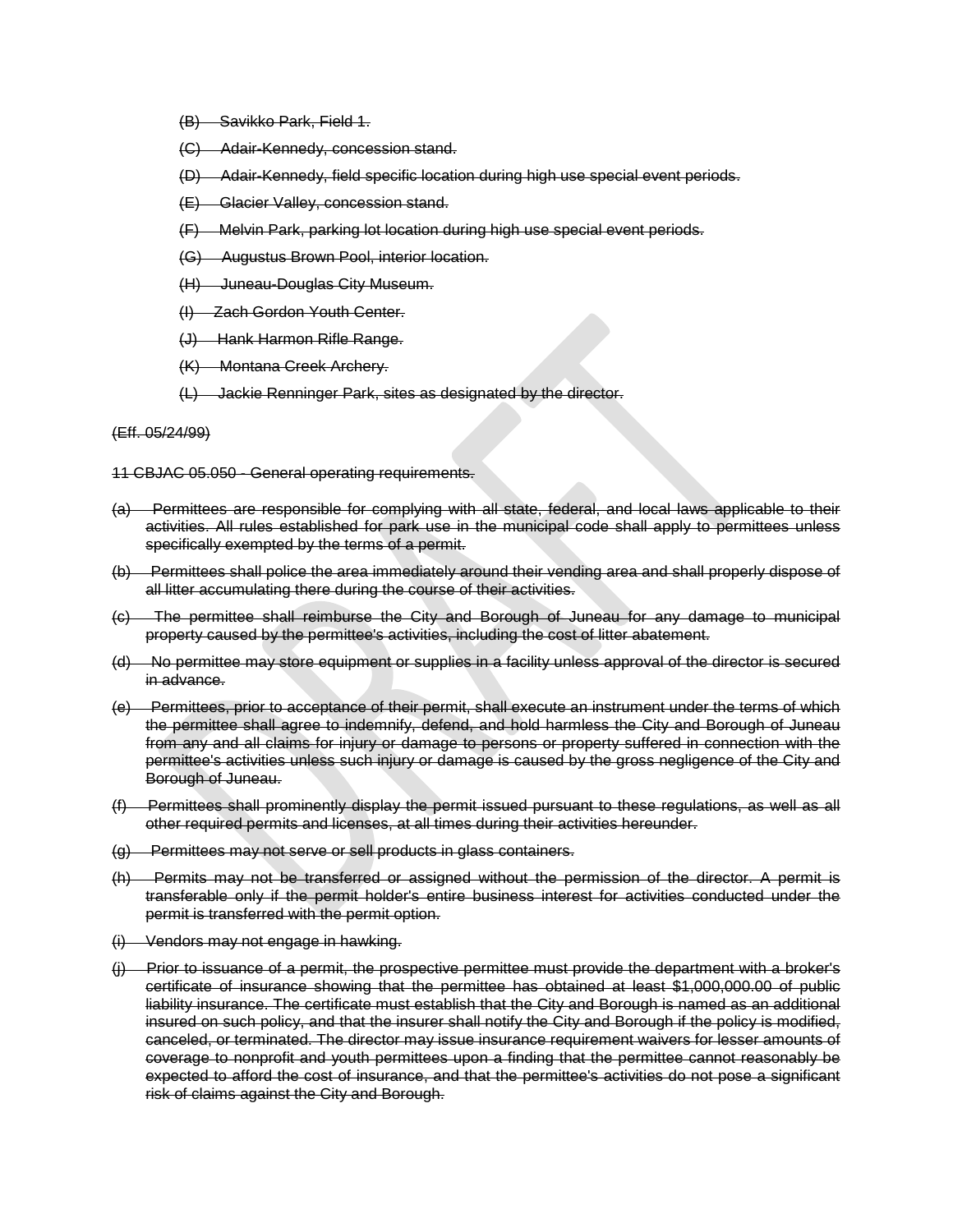- (k) Permittees shall operate self-contained equipment and provide their own water, electricity, and garbage disposal.
- (l) In the event a permittee reserves more than one site per day with the intention of moving the vending operation between parks, the permittee shall specify the hours at which the operation shall be present at each site in detail sufficient to allow planning for other operations at the same site on the same day.
- (m) Prior to receiving a permit, a vendor selling food must present evidence that the vendor has been issued all required permits from the Alaska Department of Environmental Conservation.

#### (Eff. 05/24/99)

11 CBJAC 05.060 - Enforcement and penalties.

- (a) Any permit issued hereunder may be summarily suspended for a period not to exceed ten days if any activities conducted pursuant thereto present an immediate danger to the public health, welfare, or safety.
- (b) Any permit issued hereunder may be suspended or revoked by the director after an informal hearing and upon written findings that the permittee has violated these regulations. The permittee shall be provided at least ten days notice and an opportunity to be heard at the hearing on the suspension or revocation. The director's decision may be appealed to the city manager by filing a notice of appeal setting forth the reason therefor with the office of the city manager within ten days of the director's decision.
- (c) A violation of these regulations or failure to follow any permit condition:
	- (1) Is a violation of CBJ [section] 67.01.090(i), punishable by a fine of up to \$300.00; and
	- (2) Is grounds for administrative penalties consisting of suspension of all permits issued under this chapter and denial of the right to apply for a new permit for a period of 30 days.

## (Eff. 05/24/99)

11 CBJAC 05.070 - Definitions.

As used in this chapter:

"Commercial" means a person or organization not qualifying for a nonprofit permit.

"Department" means the City and Borough of Juneau parks and recreation department.

"Director" means the director of the City and Borough of Juneau parks and recreation department.

"Facility" and "recreational facility" mean all parks, athletic fields, recreation areas, and other property posted as such or designated by the assembly as part of the municipal park and recreation system. The terms also include any docks or portion of a dock designated for enforcement by resolution of the harbor board.

"Hawking" means the loud or continuous audible solicitation of business by a vendor to the general public.

"High use special event periods" means a public holiday, occasion or event which will bring an exceptionally high number of people to the facility. The director retains the discretion of determining whether an event meets this definition. The Fourth of July holiday is a high use special event period.

"Nonprofit" means an organization holding a valid 501(c)(3) or 501(c)(4) exemption certificate from the United States Internal Revenue Service.

"Operational day" means any portion of a day in which a vendor sells or solicits sales at a permit location. To be determined according to a schedule submitted with the permit application, to be updated